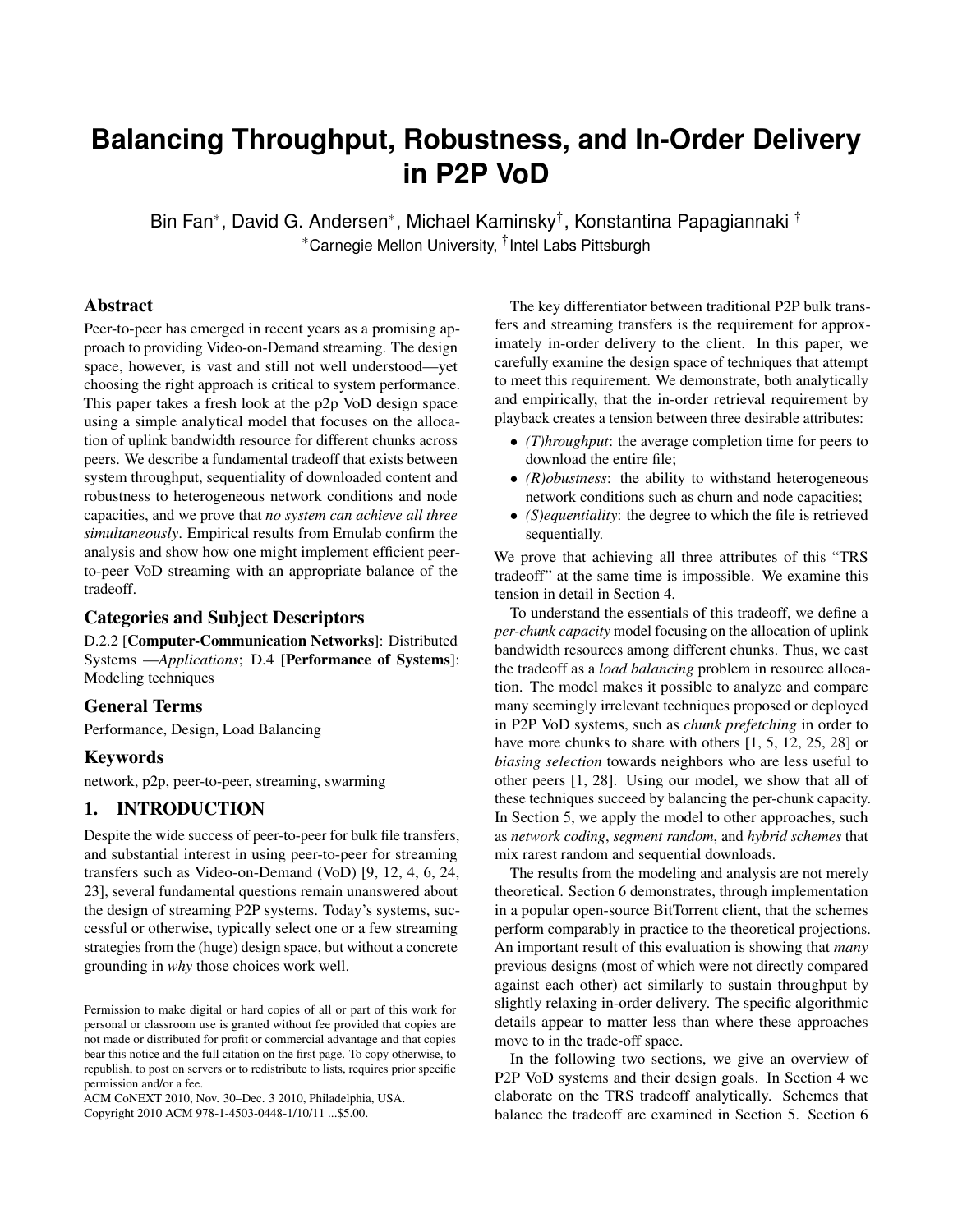presents empirical results. Section [7](#page-10-0) discusses related work, and we conclude in Section [8.](#page-11-10)

# <span id="page-1-1"></span>2. P2P BACKGROUND

In a traditional centralized solution for content distribution, large clusters of servers host the VoD content. These servers require substantial capital investment as well as administration, power, cooling, and maintenance. In response, recent attention has focused on using P2P systems to augment or replace these central VoD servers. P2P techniques seek to improve throughput for bulk downloads by having clients download pieces of the file in parallel from multiple sources (peers) who are simultaneously downloading the same file. The potential advantages of this approach include cost savings, scalability, and ease of deployment. Popular peer-topeer systems such as Gnutella, Napster, and BitTorrent [\[8\]](#page-11-11) helped P2P transfers become one of the major components of Internet traffic.

Peer-to-peer systems generally work as follows. Content providers insert into the system new files which are divided into *chunks* (8 to 256 KB in size commonly). The client software computes a hash, such as SHA-1, for each chunk in the file. It then creates a *recipe* for reconstructing the file that lists the chunk hashes and their size or offset. By downloading each chunk listed in the recipe and placing them in order, other clients can reassemble the original file. Many P2P systems also identify the entire file using the hash of the whole file contents.

Clients that want to download this file first download the recipe. The clients then use some discovery process to locate other peers in the system and to determine what chunks of the file each of those peers has. The P2P client software contacts some of these peers in parallel, identifies which chunks the peers have that it wants, and downloads some of those chunks. During the transfer, the peers typically exchange bitmaps with each other to keep each other up to date about which chunks they have finished downloading (and can therefore make available to other peers).

P2P file transfer and VoD systems differ from live streaming systems [\[10,](#page-11-12) [13,](#page-11-13) [29,](#page-11-14) [15,](#page-11-15) [3\]](#page-11-16) in two significant ways. First, VoD and file-sharing have an advantage in that they can impose longer buffering times when needed, and they can buffer well in advance of playback when possible. In contrast, live streaming operates under more strict timing constraints, and content cannot be downloaded long before its playback time. Second, live streaming has the advantage that its clients are playing the content in rough synchrony, ensuring that most clients have the needed content at any given time. In practice, these constraints mean that solutions for live streaming look much more like multicast—creating high-bandwidth dissemination meshes, etc., that require very careful coordination between peers [\[10,](#page-11-12) [13\]](#page-11-13). In contrast, as we show in the later sections, relatively simple mechanisms work well for VoDstyle workloads.

The design space of P2P VoD systems is quite large and has a number of dimensions, but the most important ones

are *chunk selection*—which chunk to download next; *service selection*—which peer to download it from; *client selection*—which other peers to serve. In this work, we study and implement these three design choices and show that they have drastic effects on the downloading order and system throughput. Note that many other design decisions, orthogonal to the decisions we evaluate in this paper, also affect the performance of P2P systems. For example, some systems break the file into chunks of the same, static size [\[8\]](#page-11-11); others dynamically determine the chunk boundaries [\[20\]](#page-11-17) using content-based methods such as Rabin fingerprinting. The original BitTorrent used a central "tracker" to permit peers to locate other peers downloading the same file; newer variants can use a distributed index structure such as a Distributed Hash Table (DHT) to accomplish the same goal. We discuss in Section [7](#page-10-0) the relationship of significant related work on creating incentives for peers to upload [\[8,](#page-11-11) [18,](#page-11-18) [19\]](#page-11-19), making efficient use of the network by finding nearby peers [\[27\]](#page-11-20), and using strategies such as network coding to simplify data distribution [\[26\]](#page-11-21). In general, we believe that optimizations that we explore to these underlying mechanisms apply to a broad spectrum of P2P systems

# 3. VOD GOALS

Different from conventional P2P file sharing systems designed to distribute files among a large number of users with low total downloading time, VoD streaming requires short buffering time because users wish to begin playing the downloaded content as soon as possible—certainly before the entire transfer completes. Throughout this paper, we define the buffering time as the minimal setup delay to ensure playback never runs out of useful chunks after it begins.<sup>[1](#page-1-0)</sup>

With fixed playback rate encoded in the content (usually 400 Kbps–2 Mbps for standard definition video and 10 Mbps or more for high definition video), the buffering time depends on two underlying factors:

- (1) Throughput: the number of bytes downloaded per second.
- (2) Sequentiality: the order of chunk arrival. Because chunks of the video must be played back in order, their arrival pattern is critical (e.g., video playback cannot begin until at least the first chunk in the video has arrived).

Figure [1](#page-2-1) illustrates the interplay between buffering time, throughput and sequentiality, calculated from real experiment traces. The dotted curve is the number of chunks downloaded by time *t* and the solid curve is the number of *useful chunks*, which is a subset of chunks in a contiguous sequence from the start of the file. The total time to download the video (determined by overall system throughput) is the rightmost point on the solid curve. The slope of the dashed "playback" line is the playback rate, and the x-intercept of this line is the buffering time.

<span id="page-1-0"></span><sup>&</sup>lt;sup>1</sup> Note that if a user starts playback earlier, given the same useful chunk arrival pattern, the playback needs to pause later and wait until there are enough useful chunks. In that case, the total amount of buffering and rebuffering time will be the same as our buffering time.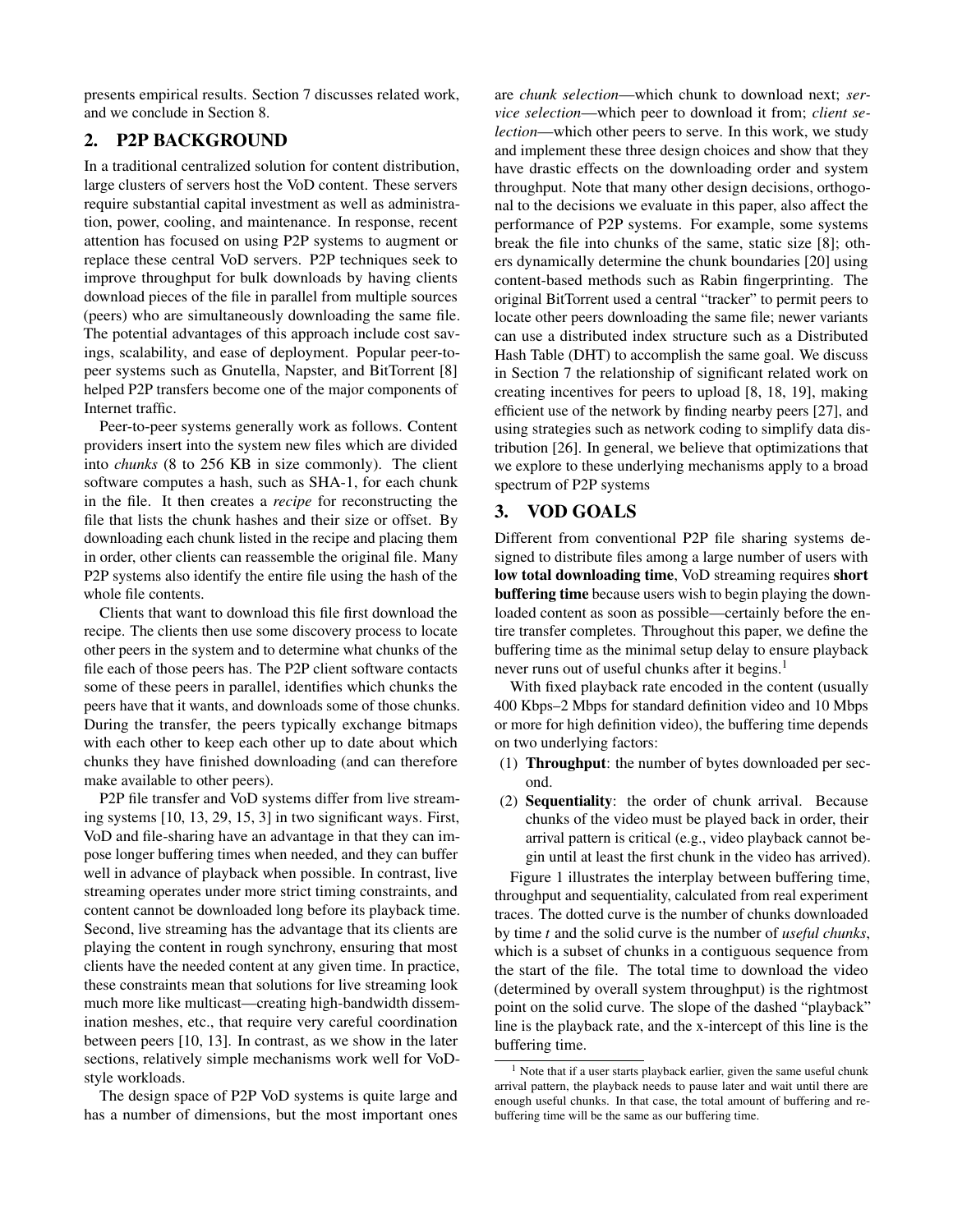<span id="page-2-2"></span>

<span id="page-2-3"></span>(a) Rarest random (used for file sharing e.g. BitTorrent)



(b) Naive sequential (change BitTorrent client to download in order)

Figure 1: Buffering time by different chunk selection strategies.

From Figure [1\(a\),](#page-2-2) the rarest random strategy used by Bit-Torrent for file sharing shows high throughput (short downloading time) but the buffering time is almost as long as entire downloading because of the poor sequentiality. As a result the playback is bounded by the tangent line of the solid curve (useful chunks). Naive sequential (forcing BitTorrent to download chunks sequentially), as shown in Figure [1\(b\),](#page-2-3) has a desirable useful chunk arrival pattern since almost all downloaded chunks are useful. This strategy, however, is not scalable because the throughput collapses  $^2$  $^2$  and it takes a long time to finish downloading. The playback is bounded by the completion time.

Figure [1](#page-2-1) highlights the importance of high throughput and good sequentiality for low buffering time. However it is also extremely important for a p2p system to withstand dynamic network conditions such as churn and bandwidth heterogeneity. Thus the third desirable property is robustness:

(3) Robustness: the ability to maintain high throughput in face of network conditions such as node failure, arrival/departure and heterogeneity of users' bandwidth.

# <span id="page-2-0"></span>4. TRS TRADEOFF

In this section we present a fundamental tradeoff in P2P VoD streaming: *it is impossible to achieve maximal throughput, with purely sequential retrieval while being perfectly robust to variation at the same time*. We prove that a P2P VoD system can achieve at most two of the three attributes, but not all three at the same time. Three real-world examples help explain the design space:

- BitTorrent's pure rarest random strategy, illustrated in Figure [2\(a\),](#page-3-0) ensures high throughput and robustness, but its downloading is completely non-sequential (Figure [1\(a\)\)](#page-2-2).
- Peers using pure sequential downloading among all neighbors in a greedy manner as illustrated in Figure [2\(b\)](#page-3-1) can retrieve content fully in order. This scheme, however, runs the risk of throughput collapse because the peers request chunks from the same sources which leads to a low utilization of system resources (Figure [1\(b\)\)](#page-2-3).
- A system that sets up a linear "perfect cascade" of chunks from the source through each peer may achieve high throughput while delivering the file sequentially as in Figure [2\(c\),](#page-3-2) but is not robust—one slow peer will bottleneck the entire system.

<span id="page-2-1"></span>In this section, we investigate the TRS tradeoff in detail.

#### 4.1 Model Assumptions and Metrics

In this paper, we study a P2P VoD "swarm" where the served file is divided into *M* chunks of size *b* bytes each and peers arrive with a constant rate  $\lambda$ . To simplify the analysis, the following assumptions are made in our model:

- Steady state: The system operates in steady state, i.e., the rate of departures equals the rate of new arrivals and thus the population size of the swarm is stable.
- Uplink capacity: The bottleneck for disseminating the file is the peers' uplink bandwidth (not the downlinks) for most recent network environments [\[22\]](#page-11-22). All peers have the same uplink capacity  $U_p$  which is fully saturated [\[2\]](#page-11-23). We move the argument of heterogeneity into robustness.
- Seeding capacity: The uploading capacity of the seed in the swarm is  $U_s$ . Peers leave the system after downloading *M* chunks. The model can represent multiple seeds as a single seed with larger *U<sup>s</sup>* .
- Bandwidth allocation: Seed and peers allocate their uplink bandwidth capacity uniformly among the chunks that they are serving (not necessarily all chunks that they have downloaded).

The notation used in this model is listed in Table [1.](#page-3-3) Given this model, we define metrics for throughput, robustness and sequentiality.

# *4.1.1 Throughput*

There has been a significant amount of previous work studying the throughput of P2P systems [\[21,](#page-11-24) [16\]](#page-11-25), but most of this literature focuses on deriving total throughput or average number of peers with an assumption of uniform chunk distribution. Such a simplification is reasonable in file sharing

<span id="page-2-4"></span><sup>&</sup>lt;sup>2</sup>Most peers possessing the same collection of chunks fail to help each other, but only compete for the seed's uploading uploading resources and get a low downloading speed. With new and empty peers joining the system, starting to download and catching up with others quickly, the competition is getting even worse.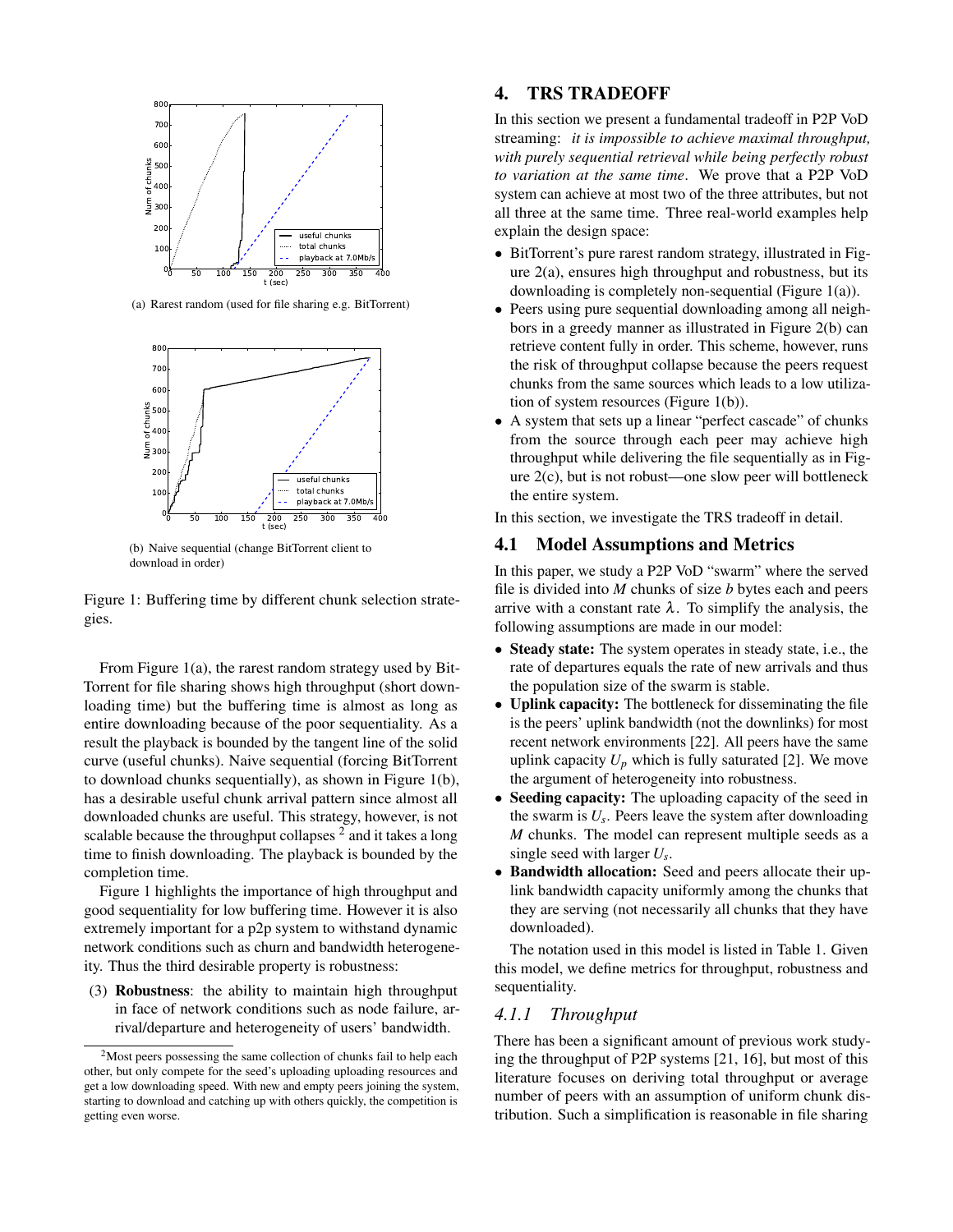<span id="page-3-0"></span>

<span id="page-3-1"></span>

<span id="page-3-2"></span>

(a) Rarest Random: peers download rare having few chunks

chunks, becoming useful to the others despite chunks can get help from those with more but subset of neighbors and a chain is formed to (b) Naive Sequential: peers with fewer not vise versa, which makes chunks near the propagate chunks. start have more sources. (c) Cascading: peers only download from a

|  |  |  | Figure 2: Each of the three schemes can achieve two attributes. Arrows represent data transfer |
|--|--|--|------------------------------------------------------------------------------------------------|
|  |  |  |                                                                                                |

| number of chunks (usually large)<br>M |  |
|---------------------------------------|--|
|                                       |  |
| chunk size (bytes)<br>b               |  |

- *r<sup>i</sup>* average number of sources for chunk *i*
- $C_i$  per-chunk capacity of chunk *i* (chunk/sec)
- *g<sup>i</sup>* seed's fraction of uplink bandwidth dedicated to chunk *i*
- *f<sup>i</sup>* average fraction of peer uplink bandwidth dedicated to chunk *i*
- $U_s$  seed's uplink capacity (bytes/sec)
- $U_p$  peer's uplink capacity (bytes/sec)
- *N* average number of peers in the system
- *T* average downloading time (sec)

<span id="page-3-3"></span>Table 1: Formula Notation

systems where all chunks are equally important, but not true in streaming applications where peers prefer chunks close to their own playback position. Therefore in this paper, we propose a *per-chunk capacity model* focusing on the resource allocation of uplink capacities to different chunks.

We define *per-chunk capacity*  $C_i$  as the sum of the share of the uplink bandwidth allocated for chunk *i* from the seed and all other peers.  $C_i$  is the maximal rate at which the system can replicate chunk  $i$ . Obviously the sum of  $C_i$  cannot exceed the total uplink capacity in the system:

<span id="page-3-4"></span>
$$
C_1 + C_2 + \ldots + C_M \le U_s + NU_p. \tag{1}
$$

From Eq. [\(1\)](#page-3-4), having more peers (i.e., larger *N*) in the swarm can improve the per-chunk capacity.

To calculate a specific *C<sup>i</sup>* , assume the seed allocates a fraction  $g_i$  ( $\in$  [0, 1]) of its uplink bandwidth to chunk *i*, and on average a peer allocates  $f_i \in [0,1]$ ).  $g_i$  and  $f_i$  are determined by the streaming schemes (i.e., chunk selection, service selection and client selection as defined in Section [2\)](#page-1-1). Following the assumption of bandwidth allocation, each peer allocates its uplink capacity uniformly to all chunks that have been downloaded and serving. Since the seed has all chunks, *g<sup>i</sup>* equals 1/*M*. The aggregate capacity for chunk *i* can be denoted by:

<span id="page-3-5"></span>
$$
C_i = g_i U_s + N f_i U_p,\tag{2}
$$

where  $g_iU_s$  is the bandwidth contributed by the seed and  $N f_i U_p$  is the total bandwidth contributed by all *N* peers in the system. Although in the analysis we assume all peers are homogeneous for simplicity, Section [6](#page-8-0) includes an evaluation of systems with heterogeneous peers.

Given  $C_i$ , Theorem 1 relates the maximal arrival rate to the minimal per-chunk capacity in a system in steady state.

<span id="page-3-6"></span>**Theorem 1.** *The maximal arrival rate*  $\lambda_{max}$  *that a system in steady state can sustain is bounded by the minimal per-chunk capacity divided by the chunk size b:*

$$
\lambda_{max} \le C_{min}/b = \min_{i=1...M} \left\{ C_i \right\} / b \tag{3}
$$

**Proof**  $A(t)$  and  $D(t)$  are the number of peers that arrive into and depart from the system up to time *t*.  $Q_i(t)$  is the number of copies of chunk *i* that have been replicated up to time *t* (including the copies already gone with peer departure and copies still in the system).  $Q_i(T)$  is at least  $D(T)$  because all peers that depart have already downloaded chunk *i*, and at most  $A(T)$  because all peers that have joined the system need this chunk only once. Therefore,

$$
D(T) \le Q_i(T) \le A(T), \qquad i = 1, 2, \cdots, M.
$$

By definition  $A(T)/T$  is the arrival rate,  $D(T)/T$  is the departure rate, and in steady state the arrival rate equals the departure rate, thus

$$
\lambda = \frac{A(T)}{T} = \frac{Q_i(T)}{T} = \frac{D(T)}{T}.
$$
\n(4)

 $Q_i(T)/T$  is the rate of replicating chunk *i*, which is bounded by the per-chunk capacity  $C_i/b$ . Therefore  $\lambda \leq C_i/b$ . Since this inequality holds for  $i = 1, 2, \cdots M$ , we can conclude  $\lambda_{max} \leq C_{min}/b$ . П

Discussion: Bottleneck chunk To sustain an arrival process with rate  $\lambda$ , the system must allocate uplink resources such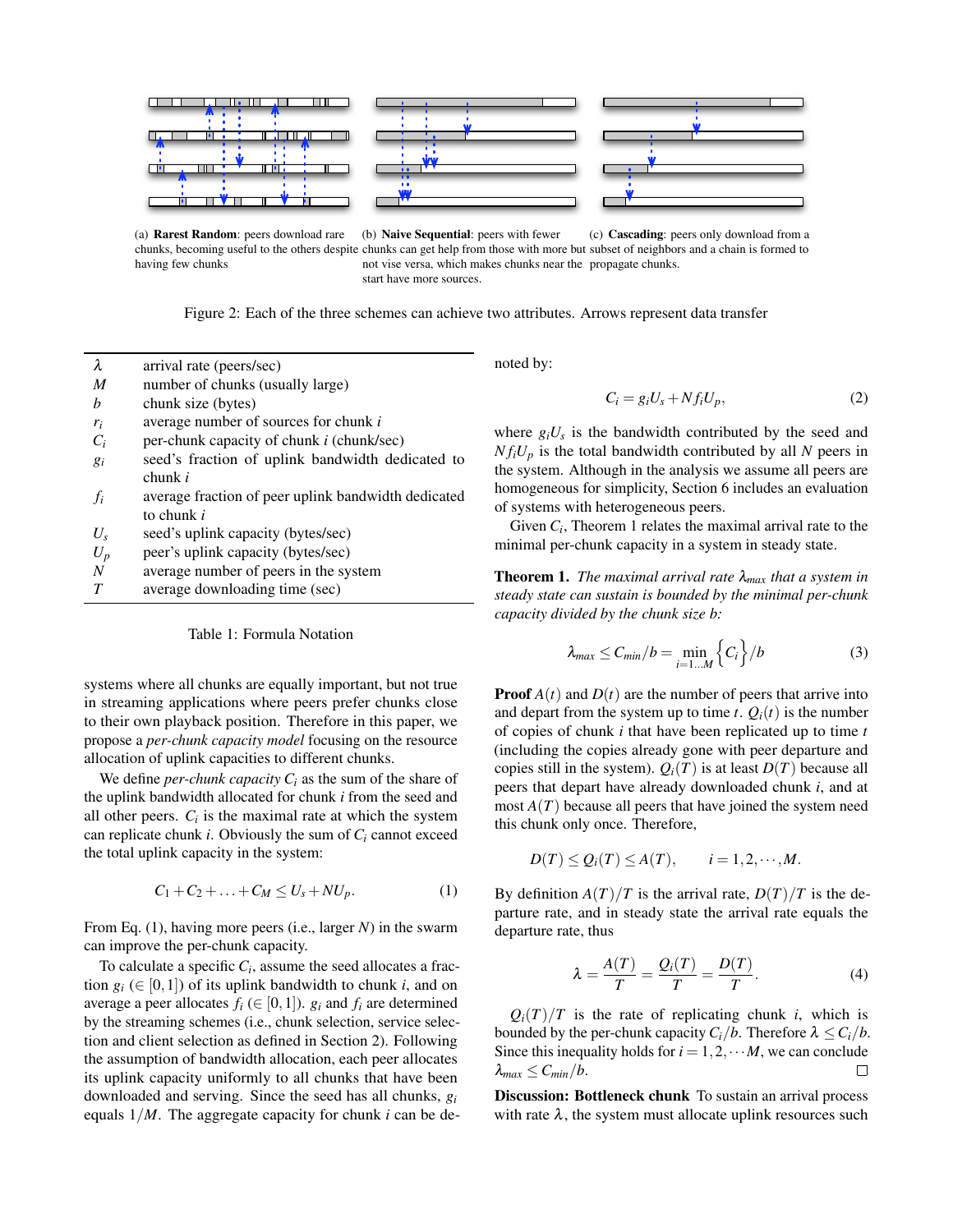that even the bottleneck chunk *k* is assigned per-chunk capacity  $b\lambda$ . Since the seed contributes  $g_k U_s$  and each peer contributes  $f_k U_p$ , according to Eq. [\(2\)](#page-3-5) there must be *N* peers in the system to satisfy the arrival process where

<span id="page-4-0"></span>
$$
N = \frac{b\lambda - g_k U_s}{f_k U_p}.
$$
\n(5)

Applying Little's Law  $N = \lambda T$  to Eq. [\(5\)](#page-4-0), the average downloading time is:

<span id="page-4-3"></span>
$$
T = \frac{b}{f_k U_p} - \frac{g_k U_s}{\lambda f_k U_p}.
$$
\n<sup>(6)</sup>

There is a lower bound on *T*. Note that the minimal per-chunk capacity is always less or equal than the average per-chunk capacity, i.e.  $C_{min} \leq (U_s + NU_p)/M$ . Applying Theorem [1,](#page-3-6)

<span id="page-4-1"></span>
$$
\lambda \le \frac{U_s + N U_p}{bM}.\tag{7}
$$

Substituting  $N = \lambda T$  in Eq. [\(7\)](#page-4-1), the lower bound of T is

<span id="page-4-4"></span>
$$
T \ge \frac{bM}{U_p} - \frac{U_s}{\lambda U_p}.\tag{8}
$$

Note that *bM* is the file size and  $bM/U_p$  is the time to download the file with the assistance of a peer dedicating all its uplink bandwidth.

# *4.1.2 Robustness*

If peers have more available sources to download chunks,

- there is more flexibility to optimize delay or bandwidth in a dynamic or heterogeneous environment;
- the peer can handle churn better when connections are lost since it can quickly switch to other sources; but
- the benefits of additional peers for robustness diminish relatively quickly: having a few choices is important, but having a very large number is less so.

Therefore, we define our robustness metric based on the number of available sources. Let  $r_i$  be the number of available sources that each peer can download chunk *i* from. Note that  $r_i$  is not necessarily the number of peers actually having chunk *i* in the system. Using specific client and service selection policies that restrict a peer to only download from or upload to a specific subset of other peers,  $r_i$  can be smaller than the number of actual sources. Given  $\bar{r} = (r_1 + r_2 + \cdots + r_M)/M$ as the average number of available sources over all chunks the robustness is defined as

$$
R=1-p^{\bar{r}},
$$

where  $p \in (0,1)$  denotes the probability of a peer being "bad" (e.g., slow; failing; dropping the connection). $3$  Intuitively,  $1 - p^{\bar{r}}$  is the probability of having at least one good source

to download from. Higher *R* indicates better robustness, but additional sources provide diminishing returns.

In a system in steady state with  $N$  peers,  $\bar{r}$  is bounded. In steady state the probability for a randomly selected peer to have *x* chunks is  $1/M$ , for  $x = 0, 1, \dots M - 1$ . Thus the expected number of chunks that a random peer has downloaded is

$$
\sum_{x=0}^{M-1} x \cdot \frac{1}{M} = \frac{M-1}{2}.
$$

Then the sum of  $r_i$  over all chunks should be no more than the total number of chunks in the system:

$$
\bar{r} = \frac{1}{M} \sum_{i=1}^{M} r_i \le \frac{1}{M} \frac{M-1}{2} N \le \frac{N}{2}.
$$

In other words, the average number of sources over chunks is at most one half of the population size. Consequently, the robustness metric is also bounded:

<span id="page-4-5"></span>
$$
R \le 1 - p^{N/2}.\tag{9}
$$

#### *4.1.3 Sequentiality*

To compare the sequentiality of different schemes, we first define *useful chunks* as the sequential chunks from the beginning of the file. Denote  $U(x)$  as the fraction of useful chunks given *x* downloaded chunks. Based on  $U(x)$ , we define the sequentiality, *S*, of each scheme as the average "useful chunk fraction" over all chunks:

<span id="page-4-6"></span>
$$
S = \frac{U(1) + U(2) + \dots + U(M)}{M}
$$
 (10)

*S* is always between 0 and 1 because it is an average over fractions. A scheme that downloads chunks strictly in order has a sequentiality of 1 while a scheme that downloads the first chunk last has a sequentiality of 1/*M*, which is close to 0 when *M* is large.

#### 4.2 Three Basic Schemes

#### *4.2.1 Rarest Random*

Using the *Rarest Random* policy, each peer maintains bitmaps of all other peers indicating which chunks are available, then downloads the rarest chunk available from each neighbor. This scheme optimizes the even distribution of chunks, as illustrated in Figure [2\(a\).](#page-3-0) Below, we show how this distribution 1) produces a uniform per-chunk capacity *C<sup>i</sup>* among chunks, 2) minimizes average downloading time as arrival rate  $\lambda$  scales, and 3) improves robustness by maximizing the number of sources for each chunk to download in the system.

The chunks are uniformly distributed among peers, thus the probability for a peer that has downloaded *x* chunks to have any particular chunk *i* is  $\frac{x}{M}$ . Therefore for this peer, chunk *i* obtains  $1/x$  of the uplink bandwidth if it has been downloaded already (with probability  $\frac{x}{M}$ ), and no share if it is still missing (with probability  $1 - \frac{x}{M}$ ). As a result, on average

<span id="page-4-2"></span><sup>&</sup>lt;sup>3</sup>The precise value of  $p$  is relatively unimportant; the robustness curve retains the same shape regardless.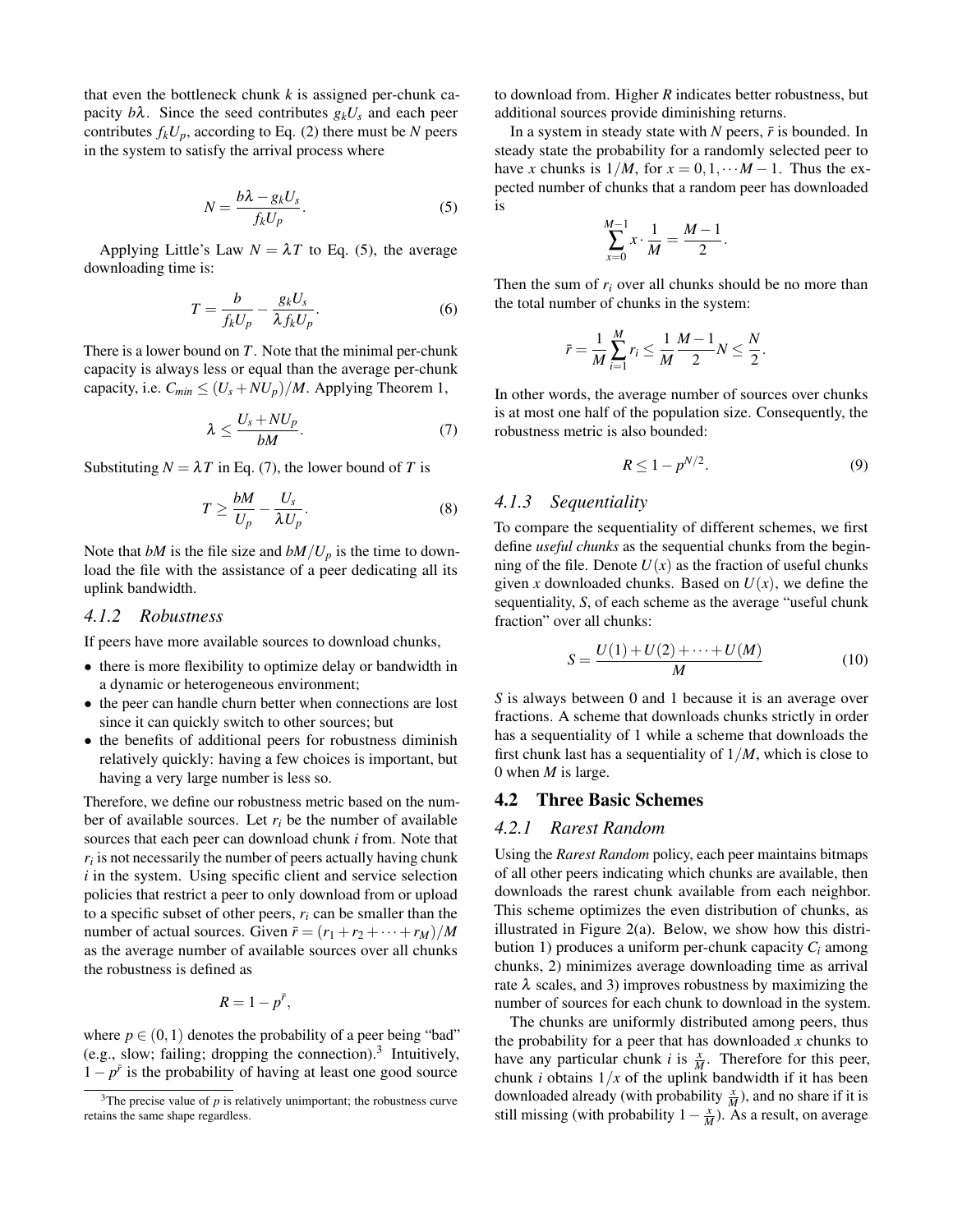the fraction of the uplink bandwidth allocated to each chunk *i* over all possible *x* is:

$$
f_i = \sum_{x=0}^{M-1} \frac{1}{M} \left( \frac{x}{M} \cdot \frac{1}{x} + (1 - \frac{x}{M}) \cdot 0 \right) = \frac{M-1}{M^2} \approx \frac{1}{M} \quad \text{(M is large)}.
$$

Substituting  $g_i = f_i = 1/M$  to Eq. [\(2\)](#page-3-5), the per-chunk capacity of each chunk by rarest random is uniform

$$
C_{min}^{rr} = C_1^{rr} = \ldots = C_M^{rr} = \frac{U_s}{M} + \frac{NU_p}{M},
$$

which is just  $1/M$  (i.e. an equal share) of the total uplink resource. The average downloading time is given by Eq. [\(6\)](#page-4-3):

$$
T^{rr} = \frac{bM}{U_p} - \frac{U_s}{\lambda U_p}.
$$

*T rr* shows that *the rarest random scheme scales well*. When the arrival rate  $\lambda$  is very large (i.e., the swarm is very large), the average downloading time will still be at most  $\frac{bM}{U_p}$  which is the average time to download the file with the assistance of one peer dedicating its full uplink. In fact *T rr* is the lower bound given in Eq. [\(8\)](#page-4-4) so *rarest random achieves perfect throughput*.

For robustness, let us first calculate the average number of sources for chunk *i*. The probability to have a chunk *i* given *x* downloaded chunks is  $\frac{x}{M}$ . In steady state, peers are downloading equally rapidly so the number of peers having *x* chunks  $(x = 0, 1, \dots, M - 1)$  is approximated by  $N/M$ , so on average the number of sources for chunk *i* is

$$
r_i^{rr} = \sum_{x=0}^{M-1} \frac{N}{M} \frac{x}{M} \approx \frac{N}{2}.
$$

Each chunk *i* has the same number of sources on average.

$$
R^{rr}=1-p^{N/2}.
$$

Recall the upper bound of *R* in Eq.[\(9\)](#page-4-5), so *rarest random achieves the best robustness in steady state*.

For sequentiality, if a peer has downloaded *x* chunks, the expected number of useful chunks is:

$$
E[U(x)] = E\left[\text{num of useful chunks}\right] / x
$$
  
=  $\sum_{j=1}^{x} P\left\{\begin{array}{l}\text{num of} \\ \text{useful} \\ \text{chunks}\end{array}\ge j\right\} / x = \frac{1}{x} \sum_{j=1}^{x} \frac{\binom{M-j}{x-j}}{\binom{M}{x}} = \frac{1}{M-x+1}$ 

The metric of sequentiality according to Eq. [\(10\)](#page-4-6) is:

$$
S^{rr} = \frac{\sum_{x=1}^{M} E[U(x)]}{M} = \frac{\frac{1}{M} + \frac{1}{M-1} + \dots + 1}{M} \approx \frac{\ln M}{M}
$$

When *M* is large, *S rr* approaches zero: *rarest random delivers content completely non-sequentially*.

# *4.2.2 Naive Sequential*

Each peer downloads the next unrequested chunk in the order that those chunks would be played back, as illustrated in Figure [2\(b\).](#page-3-1) In naive sequential, peers download from random neighbors and serve all neighbors that send requests without selection or priority.

Using naive sequential, all chunks downloaded are useful. Also only peers with  $i, i+1, \dots, M$  chunks have chunk *i*. If the system is in steady state, the average number of peers with  $0, 1, \dots, M-1$  chunks is  $\frac{N}{M}$ . So the number of sources for chunk *i* is

$$
r_i^{seq} = \sum_{x=0}^{i-1} \frac{N}{M} \cdot 0 + \sum_{x=i}^{M-1} \frac{N}{M} \cdot 1 = \left(1 - \frac{i}{M}\right)N.
$$

The chunk distribution is heavily biased toward early chunks. For example, almost all peers (except the empty ones) have chunk 1 and only the seed has chunk *M* (peers depart as soon as they obtain this chunk).

As a result, *C<sup>M</sup>* is only contributed from the seed and we have the minimal per-chunk capacity:

$$
b \lambda_{max}^{seq} \leq C_{min} \leq C_M = f_s^M U_s < U_s
$$

*CM*, the bottleneck per-chunk capacity, does not scale as the number of peers grows. This is a key difference from rarest random, which can handle any arrival rate because its bottleneck per-chunk capacity is proportional to the population size. With naive sequential, if the arrival rate is higher than the seed's uplink, the departure rate will be smaller than the arrival rate. And the population size will keep growing and *the system can never achieve steady state*.

Given  $r_i$ , the robustness is:

$$
R^{seq} = 1 - p^{\sum_{i=1}^{M} r_i/M} = 1 - p^{N/2}
$$

*Naive sequential is as robust as rarest random*[4](#page-5-0) .

Chunks are fetched in order, so all downloaded chunks are useful. *Naive sequential achieves the highest possible sequentiality*:

$$
S^{seq}=1
$$

# *4.2.3 Cascading*

In the previous two schemes, each peer can download from and upload to all other peers. Thus, the uplink capacity of each peer is shared by all chunks being downloaded. Downloading chunks strictly in order produces a skewed per-chunk capacity distribution.

To balance the per-chunk capacity, client selection or service selection policies can be applied to coordinate peers. For example, peers may form a chain to propagate the chunks from the source (seed), as illustrated in Figure [2\(c\).](#page-3-2) Peers only upload to other peers the portion of chunks that their

<span id="page-5-0"></span><sup>&</sup>lt;sup>4</sup>This observation emphasizes that throughput and robustness are different metrics. Naive sequential obtains much lower throughput than rarest random, but the low throughput is robust.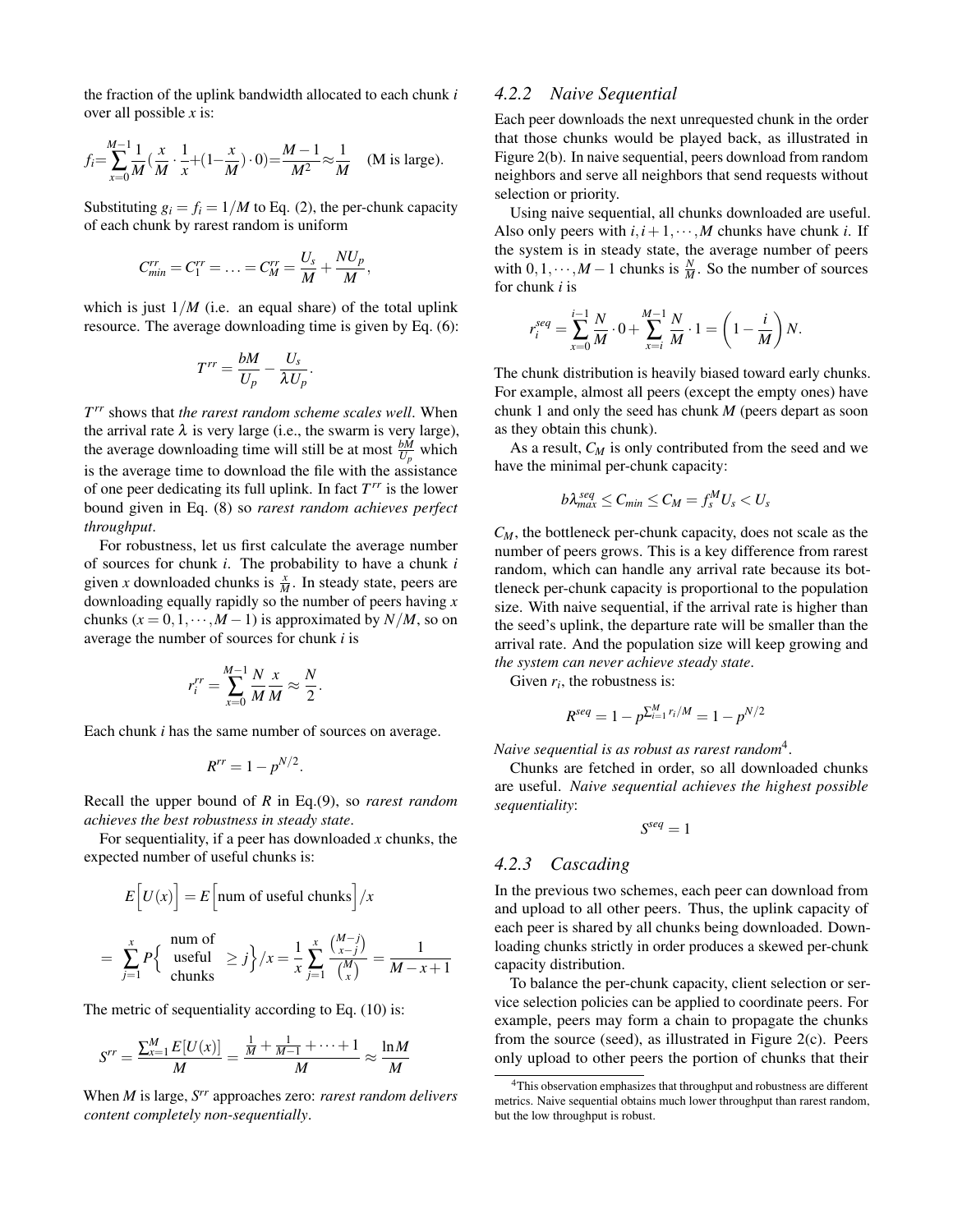immediate downstream neighbor needs. As a result, each peer uploads each chunk exactly once—hence, the per-chunk capacity is uniform. Cascading is also referred to as a "singletree" scheme.

Peers depart from the cascade once they finish downloading the last chunk. Thus, only the seed can serve the last chunk. As a consequence, the per-chunk capacity can never exceed the seed's uplink. The per-chunk capacity is

$$
C_{min}=C_1=\ldots=C_M=\min\Big\{U_s,\frac{NU_p}{M}\Big\}.
$$

If the seed is not the bottleneck, the downloading time is

$$
T^{cas} = \frac{bM}{U_p},
$$

which shows that *cascading almost achieves the perfect average downloading time*.

A peer cannot download from any neighbor, but only the direct upstream neighbor for all chunks. Therefore,

$$
r_i^{cas}=1,
$$

and consequently,

$$
R^{cas}=1-p.
$$

Compared with naive sequential and rarest random, the average number of sources is much smaller for cascading. Therefore, *the robustness for cascading is the worst*.

Cascading peers fetch chunks strictly in order, so *the scheme is fully sequential*,

$$
S^{cas}=1.
$$

#### 4.3 Tradeoff Theorem

So far we have investigated three simple schemes, which are by no means the only choices in the design space. In fact other schemes based on these basic three—e.g. mixing rarest random with sequential or adaptive cascading by assisting slow peers—will be considered in Section [5.](#page-6-0) However these three schemes are the most representative because each scheme can achieve perfectly two of the attributes—throughput, robustness and sequentiality—but not all three.

In what follows, we prove that in fact the TRS tradeoff is fundamental and that no scheme can meet such an objective.

Theorem 2. *A P2P VoD system can not simultaneously maximize throughput, robustness and sequentiality.*

Proof Sketch Assume a scheme exists that achieves maximal throughput, robustness and sequentiality at the same time. The maximized throughput implies that  $C_{min} = (U_s +$ *<i>M* which is achieved if and only if  $C_1 = C_2 = ... =$  $C_M = (U_s + NU_p)/M$ . Since this scheme also achieves pure sequentiality (all chunks are downloaded in order), any peer having chunk *i* also has chunk  $1, 2, \cdots i-1$ . If the system can also achieve perfect robustness (*N*/2 sources for each chunk), peers have to serve all chunks they have downloaded. Since each peer having *i* and *j* at the same time contribute the same amount to  $C_i$  and  $C_j$  and there are more peers having *j*, we know  $C_j < C_i$ , which contradicts the fact that throughput is maximized.  $\Box$ 

Intuitively, this tradeoff is caused by the imbalanced resource allocation among different chunks due to the requirement of in-order delivery. In a system without delivery order requirement, disseminating chunks in random order can spread chunks uniformly throughout all peers and hence balance the uplink resource allocation. The sequential requirement breaks the balance because once chunk *i* is transferred to some peer, it always has to compete for uplink resource with chunk  $1, 2, \dots, i - 1$ , unless specific client and service selection polices are used.

In summary: (1) The minimum per-chunk capacity bounds the maximal arrival rate the system can sustain. To make the system scalable, the per-chunk capacity should scale with population size. (2) Rarest random maximizes throughput and robustness but has poor sequentiality. (3) Naive pure sequential downloading skews the chunk distribution and leads to a biased per-chunk capacity. Though it achieves perfect sequentiality, the system will nevertheless perform badly. (4) To keep in-order delivery scalable, client and service selection is necessary to force the peers to form a cascade. In this way, the system obtains an evenly distributed per-chunk capacity. But, this strategy has fewer available sources from which to download each chunk, making the system more vulnerable to churn and heterogeneity.

# <span id="page-6-0"></span>5. BALANCING THE TRADEOFF

One resolution to the tension between throughput, robustness and sequentiality is to aim to achieve acceptable, but not perfect, sequentiality and robustness, while maintaining high throughput. Doing so takes advantage of two factors: First, robustness provides diminishing returns; it may not be necessary to provide optimal robustness. Second, the most important metric for buffering time is the throughput of the sequential download. We show that reducing the sequentiality of the transfer can, perhaps counter-intuitively, *increase* the sequential throughput compared to a strictly sequential scheme. In this section, we study schemes that download chunks not strictly sequentially (see Figure [3\)](#page-7-0).

# 5.1 Hybrid Strategy

One simple way to combine random and sequential download is to download a chunk according to naive sequential with probability  $s \in (0,1)$ , and according to rarest random with probability 1−*s*. This *hybrid* chunk selection strategy downloads a large sequential chunk of the file plus a number of random chunks (as shown in Figure [3\(a\)\)](#page-7-1).

We approximate this hybrid heuristic as follows: any time a peer has downloaded *x* chunks, *sx* of them are downloaded by the sequential component and placed consecutively from the beginning of the file;  $(1-s)x$  of them are by rarest random and scattered randomly among the remaining  $M - sx$  chunks.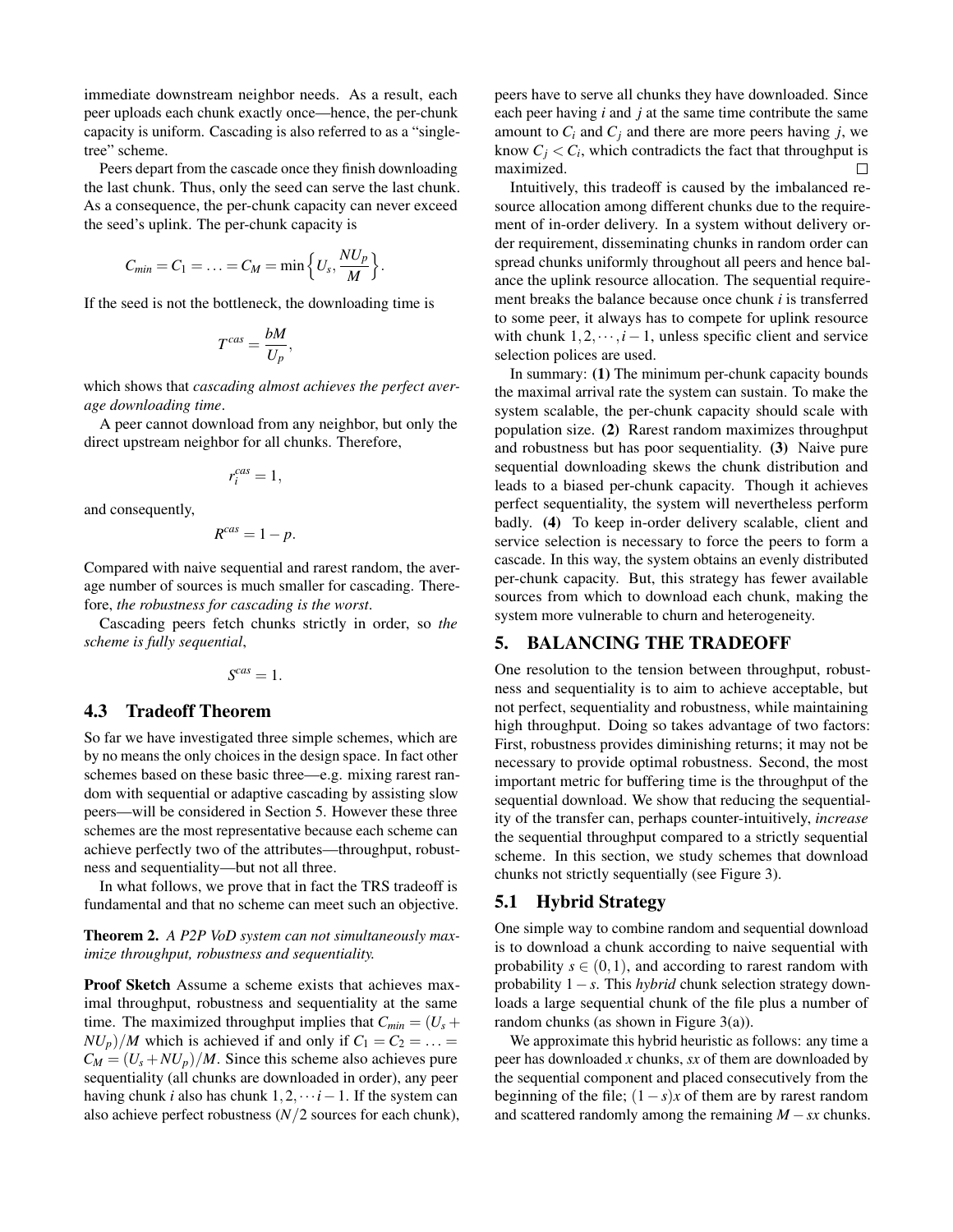<span id="page-7-1"></span>

(a) Hybrid: split bandwidth to fetch both sequential and rarest random chunks

<span id="page-7-3"></span>(b) Segment Random: download rarest random chunks within sequential segments

<span id="page-7-0"></span>(c) Network Coding: apply erasure coding for chunks in each segment

Figure 3: Schemes that balance the tradeoff. Arrows represent data transfer.

Thus,  $P_{x,i}$ , the probability of a peer to have chunk *i*, given it has *x* chunks in total, is

$$
P_{x,i} = \begin{cases} 1 & \text{when } i \le sx \\ (x - sx)/(M - sx) & \text{when } i > sx \end{cases} . \tag{11}
$$

If this peer has *x* chunks, each chunk gets  $1/x$  share of the uplink bandwidth. The average fraction of uplink bandwidth allocated to chunk *i* over all peers is

<span id="page-7-2"></span>
$$
f_i^{hybrid} = \frac{\sum_{x=1}^{M-1} P_{x,i} \cdot 1/x}{M} \tag{12}
$$

The seed evenly distributes the capacity, i.e.  $g_i = 1/M$ . Substituting Eq. [\(12\)](#page-7-2) to Eq. [\(2\)](#page-3-5), the minimal per-chunk capacity *C<sup>i</sup>* is

$$
C_{min} = C_M = \frac{U_s}{M} + \frac{1}{M} \sum_{x=0}^{M-1} \frac{1-s}{M-sx} N U_p \tag{13}
$$

The minimal per-chunk capacity*Cmin* varies dramatically with *s*, the fraction of sequential downloading. *Cmin* is a decreasing function of  $s \in [0,1]$ . It is maximized for  $s = 0$  (i.e. pure rarest random) and minimized for  $s = 1$  (i.e. pure naive sequential). When  $0 < s < 1$  and *M* is large,  $C_{min}$  can be approximated by

$$
C_{min} \approx \frac{U_s}{M} + \frac{(1-s)NU_p}{sM} \ln \frac{1}{1-s},
$$

and *T* is calculated as

$$
T^{hybrid} = \frac{s}{(1-s)\ln\frac{1}{1-s}} \Big(\frac{bM}{U_p} - \frac{U_s}{\lambda U_p}\Big).
$$

With smaller *s* (i.e., more bandwidth dedicated to rarest random), *T hybrid* is improved.

Since a peer always dedicates a fraction *s* for sequential fetch, the sequentiality will be at least *s*. Rarest random does not substantially improve sequentiality until the file is done,

$$
S^{hybrid} \approx s
$$

The fraction of sequential downloading, *s*, serves as a design knob: higher *s* improves sequentiality but may reduce the system throughput.

Discussion: Simple Bandwidth Division between sequential and random If a peer has downlink capacity *d* Mbps, and the playback rate of the movie is *q* Mbps  $(d > q)$ , a naive streaming strategy would be downloading chunks sequentially at rate *q* and randomly at  $d - q$ . However this simple bandwidth division may not be the right choice. In terms of the preceding analysis, this is a hybrid scheme with  $s = q/d$ . When the downlink bandwidth *d* is close to the playback rate *q* (i.e.,  $s \rightarrow 1$ ), the system tends to behave just like naive sequential. As we know the naive sequential scheme is not scalable, this scheme may not be able to support sequential throughput larger than *q* Mbps.

Another option is adapting the ratio of sequential versus rarest random dynamically, e.g., increasing (decreasing) *s* if there are (not) enough useful chunks in the buffer as proposed in [\[28\]](#page-11-9). If this adaptive hybrid is used, once a number of peers run out of buffered useful chunks (e.g., due to congestion or a temporary seed failure) and tune *s* higher together. As a result downloading in the system will be more sequential and may reduce the system throughput. On the other hand, the decreasing throughput may, in turn, become a signal to encourage peers to be more greedy, further degrading throughput. Thus, this adaptive scheme has the risk of unstable throughput.

Choosing *s* dynamically in a distributed manner to optimize sequential throughput is an interesting research question.

#### 5.2 Segment Random

The *Segment random* strategy groups all *M* chunks of the file into *K* segments, each of which consists of *W* chunks. Peers using this strategy download each segment strictly in order, but within each segment they fetch chunks according to rarest random. This is illustrated in Fig. [3\(b\).](#page-7-3)

To simplify the derivation of the per-chunk capacity, assume each peer allocates the same amount of uplink capacity to the segments being downloaded. Since segments are downloaded sequentially, in steady state there are  $\frac{K-j+1}{K}N$  peers that have segment *j* (partly or completely) if the total population is *N*. In steady state, the rate of requesting and replicating each segment equals the arrival rate  $\lambda$ , so each peer having segment *j* receives  $\frac{\lambda K}{(K-j+1)N}$  requests per time unit.

Assume each peer allocates bandwidth to a segment proportionally to the number of requests received for this segment.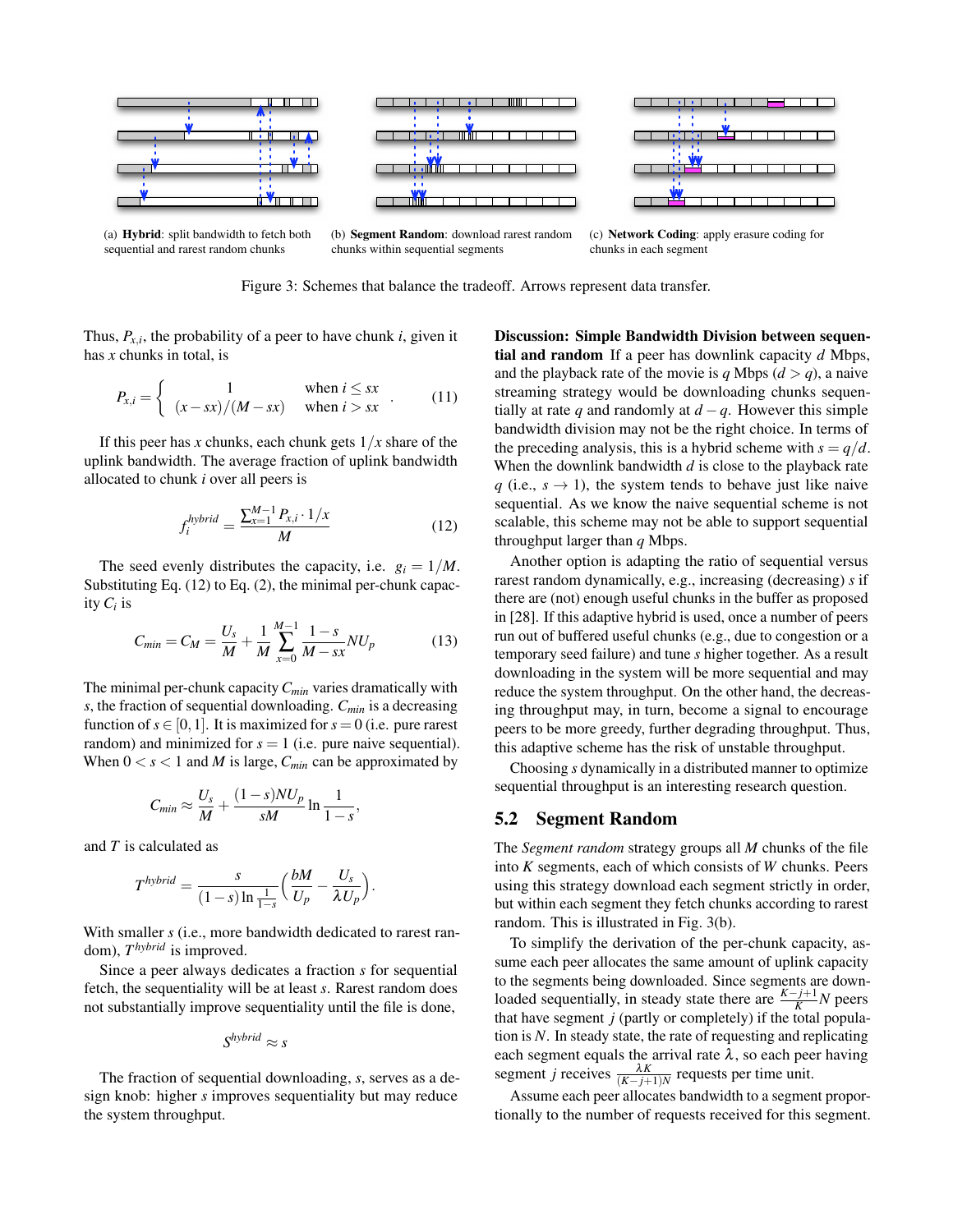The request rate for segment *j* is  $\frac{\lambda K}{(K-j+1)N}$ . Peers downloading the last segment have complete copies of segments  $1, 2, \dots, K-1$  and a part of segment *K*. Segment *K* obtains the following fraction of the uplink bandwidth:

$$
\frac{\frac{\lambda K}{(K-K+1)N}}{\sum_{j=1}^{K} \frac{\lambda K}{(K-j+1)N}} = \frac{1}{\sum_{j=1}^{K} \frac{1}{j}}
$$

Only peers that are downloading the last segment contribute to its upload capacity. There are *N*/*K* such peers. Therefore, the average fraction of uplink allocated to chunks in the last segment is:

$$
f_M^{sr} = \left(\frac{1}{K} \frac{1}{1 + \frac{1}{2} + \cdots + \frac{1}{K}}\right) / W \approx \frac{1}{\ln K \cdot M}.
$$

Therefore

$$
C_M^{sr} = \frac{U_s}{M} + \frac{NU_p}{\ln KM}.
$$

Similar to naive sequential, the bottleneck per-chunk capacity is *C<sub>M</sub>*. But note that  $f_M^{sr} = \frac{1}{\ln KM} > 0$ : The downloading time may be very large, but the system can sustain an arbitrary arrival rate  $\lambda$ . The difference between segment random and naive sequential is that peers downloading chunks in the last segment can help upload this last segment, making the scheme more scalable than naive sequential. When  $K = 1$  (i.e., the file consists of a single chunk), this scheme degenerates to rarest random; when  $K = M$ , the scheme becomes naive sequential.

For sequentiality, all chunks downloaded before the current segment (of size  $W$ ) are useful, thus a peer with  $x$  chunks has at least *x*−*W* useful chunks, i.e.

$$
\frac{x-W}{x} < E[U(x)].
$$

Therefore we can derive a lower bound of *S sr*

$$
S^{sr} > \frac{1}{M} \sum_{x=1}^{M} \frac{x-W}{x} = 1 - \frac{W \ln M}{M}
$$

When the segment size  $W$  is small or the number of chunks *M* is large, segment random can achieve a high sequentiality close to 1. A larger segment size increases throughput at the cost of sequentiality.

Discussion: Using Erasure Coding. Proposed network coding techniques for P2P VoD [\[1\]](#page-11-6) divide files into segments. Within each segment, chunks are encoded so any received chunk is useful with high probability. On the other hand, peers cannot decode the content in a segment until it is complete.

Encoding creates more uploading opportunities for peers targeting the same segments and hence improves the throughput. The sequentiality is slightly worse than segment random because decoding requires *W* independent coded chunks in each segment.

Segment random and network coding do not fundamentally change the TRS when we consider the per segment capacity instead of per chunk capacity. The segment distribution is still biased as most peers have segments in the beginning and only the seed and a few peers can serve the last one and thus the per-segment capacity is still imbalanced.

## 5.3 Many More in the Space

Due to space constraints, we have only discussed hybrid and segment random in detail—two common techniques that abandon pure sequential downloading but aim at high sequential throughput. Note that there are other ways to add randomness to pure sequential transfers in order to smooth the per-chunk capacity. For example,

- A variation of hybrid picks the next chunk to download according to some heavy tail distribution in the chunk space [\[6,](#page-11-3) [4\]](#page-11-2).
- A variation of segment random uses a sliding window of size *W* chunks. The beginning of the window is always the first missing chunk in playback order. Within the sliding window, rarest random [\[23\]](#page-11-5) or hybrid chunk selection [\[28\]](#page-11-9) can be used.

Other strategies trade robustness for throughput, e.g.:

• *Multi-cascading (multi-tree)* extends cascading (singletree) so that each peer has multiple upstream/downstream neighbors to achieve good sequentiality while pursuing better robustness against heterogeneity and churn. The number of trees, however, is far smaller than *N*/2 (the average number of sources in rarest random) and cannot be as robust as rarest random.

In summary, *all of the schemes in the design space are subject to the TRS tradeoff*. Their goals are therefore necessarily the same: to smooth the per-chunk capacity to ensure that the systems scale well, by trading small amounts of robustness or sequentiality for increased overall throughput and to ensure that all peers have useful chunks to upload to other peers.

Discussion: Optimal Scheme? It is unclear that there is one optimal scheme because depending on the deployment scenario, robustness and sequentiality may be more or less important; the ratio of the peer's link capacity to the playback rate may vary, and so on. This may help explain the profusion of schemes to solve the problems identified herein. An interesting observation is that robustness has diminishing returns as the number of sources grows. In most cases, it makes more sense to give up perfect robustness to optimize throughput and sequentiality.

# <span id="page-8-0"></span>6. EVALUATION

The analysis in previous sections was necessarily simplified. In this section, to verify the analytical results and show the tradeoff in the real world, we evaluate the performance of several schemes empirically using Emulab.Due to space constraints, we have omitted PlanetLab results, which generally agree with the Emulab results below. Please see our tech report for an expanded evaluation.

## 6.1 Experiment Setup

Implementation: We implement the schemes in a Python implementation of the BitTorrent protocol, BitTornado 0.3.17. Our modifications consist of changes in the chunk, service and client selection algorithms. We disabled the tit-for-tat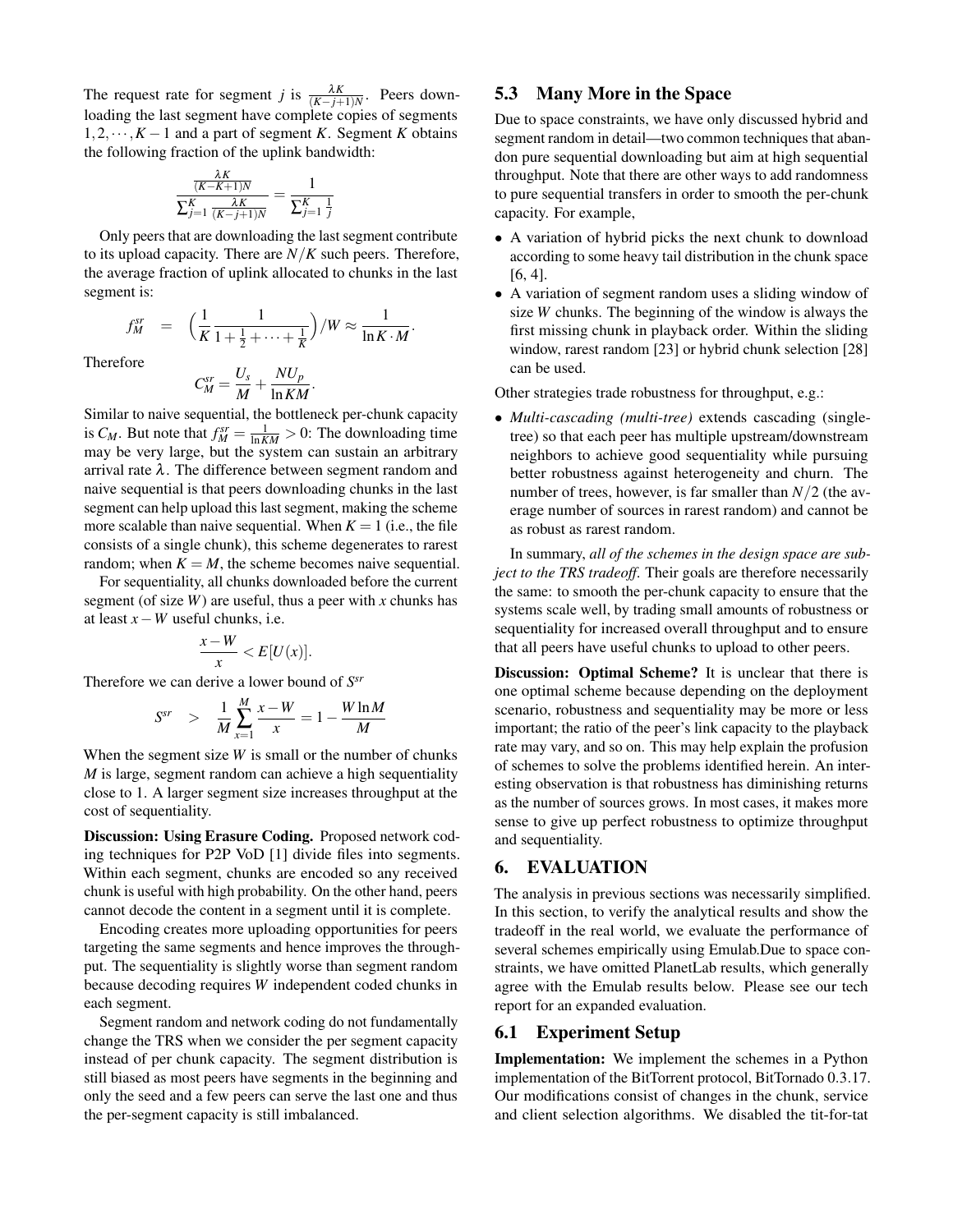policy because it is incompatible with schemes where peers download sequentially from neighbors they cannot help in return (e.g., naive sequential and cascading).

Topology: The experiments use one seed with up to 50 peers. We emulate a configuration similar to that of a P2Passisted VoD service, with peers on the same cable head-end or DSLAM serving each other: the nodes are connected to the same switch via asymmetric links with capacity of 10 Mbps up, 20 Mbps down and 10 ms latency (this configuration is similar to a fast cable package today). In addition, we also run experiments with heterogeneous nodes (one third are significantly slower: 2 Mbps up and 5 Mbps down).

Workload: Each peer runs our BitTornado client to download a 197 MB video, which is divided into 754 chunks of size 256 KB.

Method: A seed is serving during the entire experiment. Peers join the swarm at a uniform spacing of  $\lambda$  peers per minute, for  $\lambda = 2, 4, 6, 8, 12$ . We choose an open-loop arrival to reflect more closely real P2P system arrivals. Once peers finish downloading the file, they leave the system without seeding to others.

## 6.2 TRS Tradeoff in Emulation

To illustrate the tradeoff, we compare the throughput of different schemes in Figure [4\(a\)](#page-10-1) and the sequentiality in Figure [4\(b\).](#page-10-2) We then change one third of the peers to be significantly slower (2 Mbps up and 5 Mbps down) as shown in Figure [4\(c\),](#page-10-3) in order to show the robustness of schemes against performance variation.

Tradeoff From Figure [4,](#page-10-4) we observe the tradeoff among throughput, sequentiality and robustness.

Rarest random achieves the highest throughput of all schemes, close to the uplink capacity (10 Mbps). Even with slow peers, the average throughput is still close to the average uplink capacity (7.33 Mbps). Throughput remains high as the arrival rate grows, which implies that this scheme scales well. The sequentiality, however, is less than 1%, which means the delivery is completely non-sequential and is not suitable for streaming applications.

Naive sequential achieves almost 90% sequentiality (see below for why). However, it does not maintain high throughput. The scheme is effective only when the arrival rate is very low  $(\lambda = 2 \text{ peers/min})$ —there are fewer peers online at the same time, so each gets more of the seed's capacity. As more peers join the swarm, the throughput collapses quickly.

Cascading helps peers download both sequentially  $(> 99\%)$ and quickly (7−8 Mbps). Unfortunately, the presence of slow peers cause the throughput to drop substantially compared to that of rarest random; the cascade is not robust to peer heterogeneity.

Hybrid, with 70% or 20% sequential downloading, balances rarest random and naive sequential. Although its sequentiality is worse than naive sequential, its throughput is drastically higher. In fact, at a high arrival rate, *both hybrid*

*schemes achieve higher sequential throughput than naive sequential does*, while, of course, also attaining higher overall throughput. In other words, the throughput increase from adding modest amounts of rarest random is larger than the corresponding decrease in sequentiality. 20% sequential hybrid achieves throughput very close to that of pure rarest random, and its throughput remains high as the arrival rate increases. This throughput gain does come at the cost of substantially reduced sequentiality.

Segment Random also achieves a balance of rarest random and naive sequential. As the arrival rate grows, its performance begins to drop, showing its sequential bias.

Model Accuracy Figure [4](#page-10-4) also shows the results predicted by our models.

The model predicts the throughput trend as  $\lambda$  increases, but it overestimates the throughput of rarest random, cascading and hybrid-20%seq because it omits overhead from setting up connections, exchanging bitmaps and switching peers. The model underestimates the throughput of hybrid-70%seq and segment random particularly when the arrival rate is low. There are two reasons for this discrepancy: (1) We assume for simplicity that the seed will allocate its capacity uniformly across *M* chunks; in reality the allocation is biased because, as one of the few sources for those chunks, the seed receives more requests for them than for other chunks. In a system with only a few peers where the seed's contribution can dominate the per-chunk capacity, this bias substantially improves the throughput. (2) We could not allocate enough nodes to completely measure the steady state of slower schemes. When the arrival rate is high, schemes such as naive sequential, hybrid-70%seq and segment random require more nodes in steady state than we could obtain. Since the experiments end before the steady state, the throughput measured is higher than the real throughput in steady state.

The sequentiality of naive sequential, hybrid 70%seq and segment random are slightly lower than the model predicts. Peers in naive sequential, hybrid 70%seq and segment random download chunks from multiple sources. Chunks are requested sequentially, and most arrive in order, but some chunks are served by busy peers that take a long time to arrive. Those "late" chunks, while few, reduce the sequentiality. Only cascading achieves perfect sequentiality: each peer downloads only from its upstream peer, so chunks must arrive in the requested order.

# 6.3 Buffering Time

In Figure [5,](#page-10-5) we compare the buffering time of all schemes with and without slow peers.

The normal case where peers have the same uplink is shown in Figure [5\(a\).](#page-10-6) Cascading achieves the lowest buffering time, close to 0. This result makes sense because buffering time depends only on throughput and sequentiality, which cascading does very well at. The buffering time of naive sequential, due to the low and non-scalable throughput, is the highest, even though this scheme downloads chunks sequentially. Rarest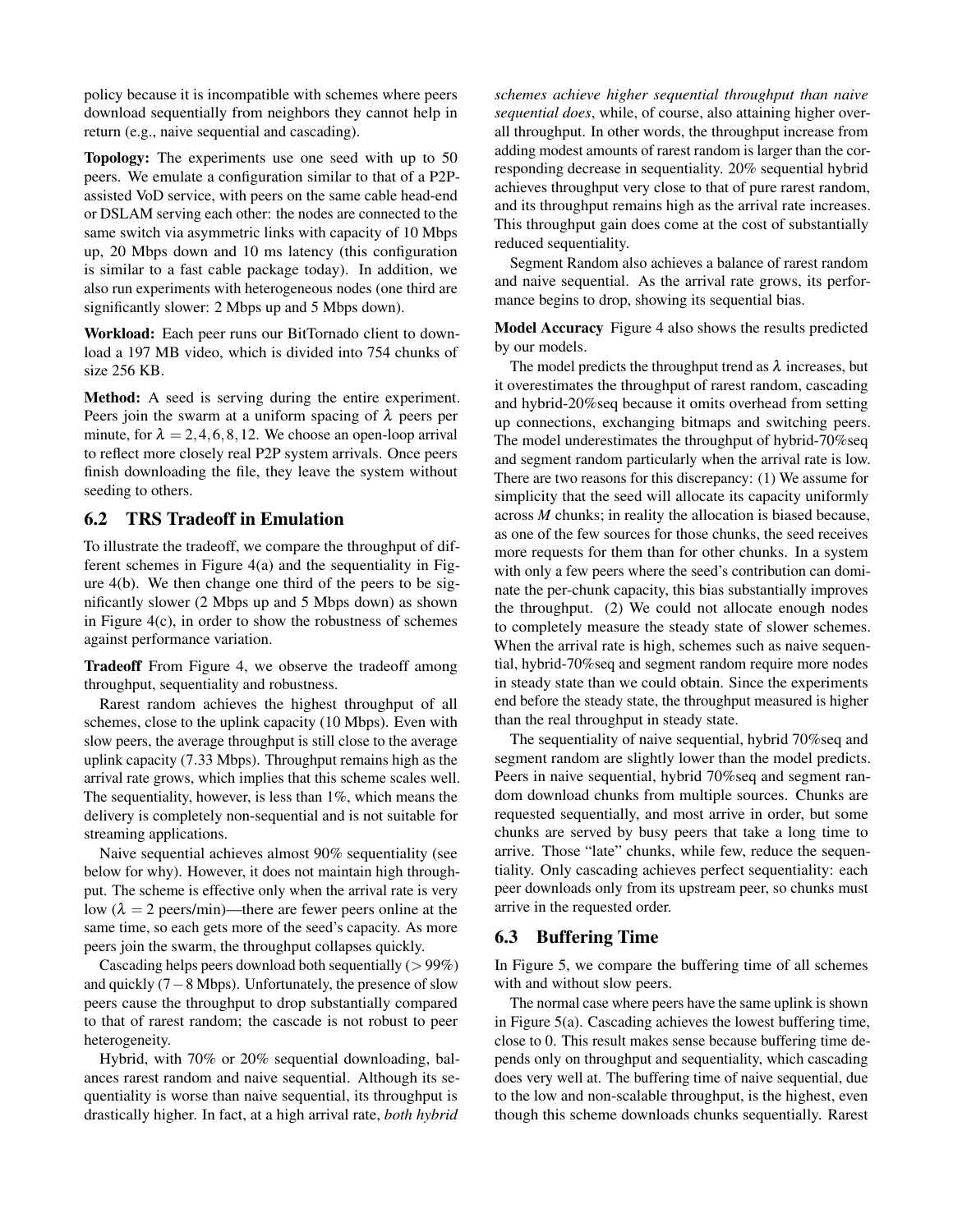<span id="page-10-1"></span>![](_page_10_Figure_0.jpeg)

<span id="page-10-2"></span>Figure 4: Comparing schemes. "+" represents the model prediction for corresponding schemes.

<span id="page-10-6"></span>![](_page_10_Figure_2.jpeg)

(a) Buffering time with all peers having the same bandwidth

![](_page_10_Figure_4.jpeg)

<span id="page-10-7"></span>(b) Buffering time with one third slow peers

Figure 5: The buffering time of different schemes. Playback rate is 7 Mbps

random performs notably worse than hybrid and segment random especially when arrival rate is low due to the bad chunk arrival pattern. But when arrival rate is high, the buffering time becomes better than hybrid-70%seq and segment random because it has better throughput.

With a few slow peers (Figure [5\(b\)\)](#page-10-7), the buffering time of cascading becomes dramatically larger due to the lack of ability to deal with heterogeneity. Hybrid and segment random outperform rarest random when arrival rate is low. With increasing arrival rate, a scheme suffers less in terms of buffering time if it has a larger rarest random component (which helps system scale better).

# <span id="page-10-4"></span><span id="page-10-3"></span><span id="page-10-0"></span>7. RELATED WORK

Inspired by the success of BitTorrent in file sharing, P2P VoD has been an extremely active area of research and deployment, with much research analyzing various design trade-offs. Many academic and commercial systems [\[9,](#page-11-0) [12,](#page-11-1) [6,](#page-11-3) [24,](#page-11-4) [1,](#page-11-6) [4,](#page-11-2) [23,](#page-11-5) [28\]](#page-11-9) implement one or more of the policies discussed in this paper, including popular and effective variants of the hybrid strategy [\[4,](#page-11-2) [12,](#page-11-1) [6\]](#page-11-3), variants of segment random [\[23,](#page-11-5) [24\]](#page-11-4), and network coding [\[1\]](#page-11-6). Available research and documentation about these systems often demonstrates that the systems *do* work, but does not thoroughly explore the questions of *why* and *when* the systems work. Comparative studies such as Redcarpet [\[1\]](#page-11-6), and studies of hybrid live streaming [\[31,](#page-11-26) [30\]](#page-11-27) studied several different strategies, but to our knowledge, this paper is the first to comprehensively examine the fundamental limitations involved in designing streaming p2p systems, and how the major design choices for these systems (chunk selection and client/source selection) move through this space of tradeoffs.

<span id="page-10-5"></span>Analytical models of P2P live streaming/VoD. In [\[14\]](#page-11-28), a simple stochastic fluid model is developed to seek the characteristics of P2P live streaming systems such as buffering and playback lags. Recent works [\[31,](#page-11-26) [30\]](#page-11-27) study the tradeoff between the startup delay and continuity in P2P live streaming systems and propose combining rarest random and sequential downloading. The startup delay in P2P VoD systems is also analyzed in [\[17\]](#page-11-29) for rarest random, purely sequential retrieval and a proposed scheme similar to cascading.

Generally agreeing with this prior work, our analytical and empirical results focus more on the resource contention raised by the order of chunk downloading and a framework to understand why and how to balance the resource allocation. In addition, we complement our analytical model with a real p2p client implementation, thus deriving useful insight about the behavior of real systems; while we presented the material in this paper with the analysis first, the process of developing it depended strongly upon a back-and-forth between the analysis and the experimental results.